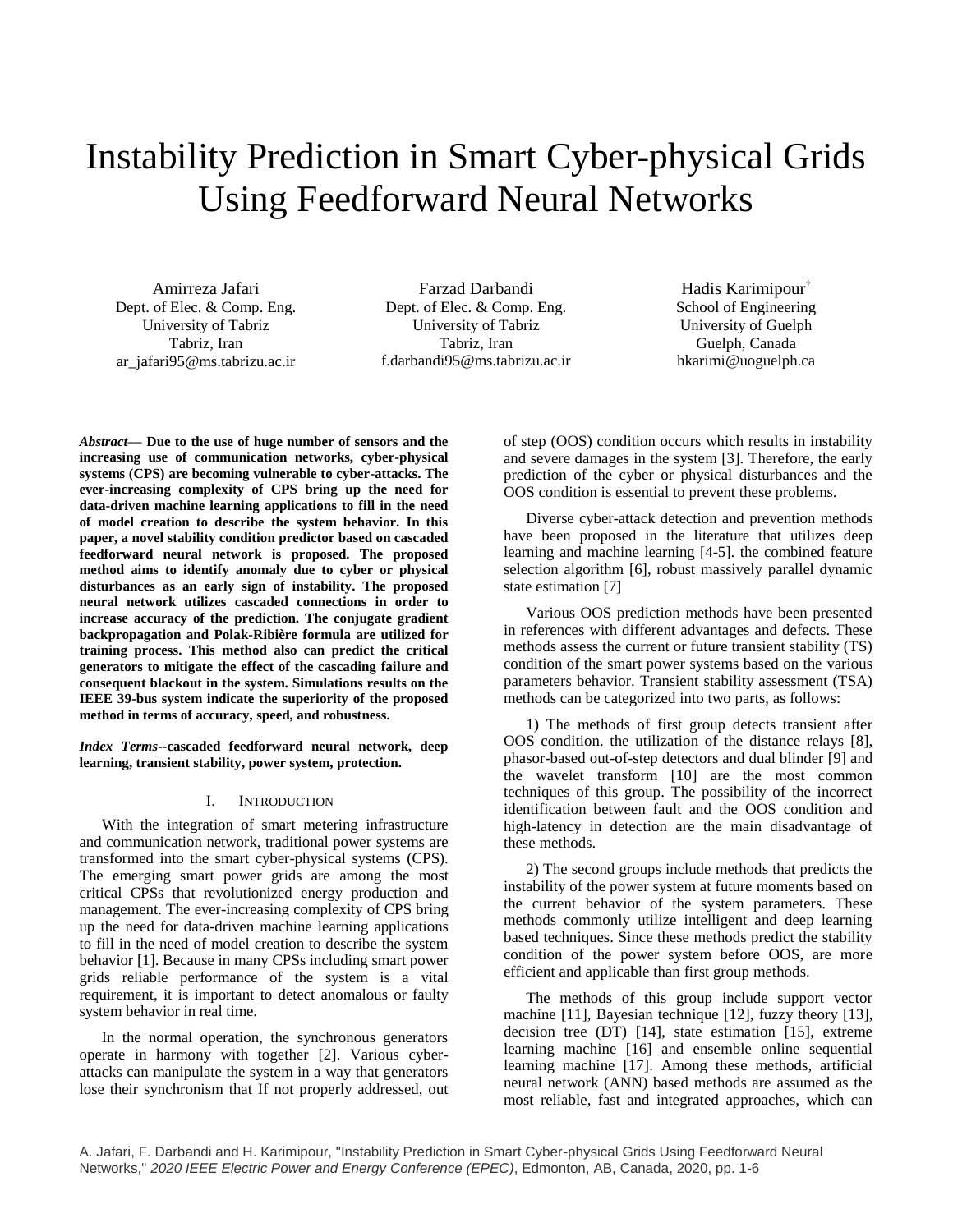handle the complicated pattern recognition problems of the power system with big data. The convolutional neural network (CNN) [18] and cascaded convolutional neural network (CCNN) [19] are the examples of deep learning based methods that have been presented for TSA.

Majority of the mentioned methods consider one type of fault and from this point of view are not practical in the real systems. In addition, due to weak structure of used neural network, these methods have low accuracy and have to utilize post fault data in order to increase accuracy up to acceptable level that lead to the late prediction.

In this paper, a new structure of feedforward neural network with cascaded connections is designed for TSA in the smart power systems. In order to design the cascaded feedforward neural network (CFNN), the number of cascaded connections is selected optimally that improves the accuracy of the network. The conjugate gradient backpropagation (CGB) and Polak-Ribière formula have been used for learning process. The sampling strategy for input vector generation has been conducted in such a way that, whole fault duration and some moments of system initial state are considered in input vectors. The presented method considers TSA of all fault types therefore can be considered as a comprehensive method for all short circuit types. On the other hand, due to robust structure and considering cascaded connections in an optimal way, the designed CFNN has high accuracy and fast performance.

The rest of paper is organized as follows. Section 2 introduces the TS. Section 3 proposes CFNN algorithm, feature sampling strategy, and training model of network. Simulation results and sensitivity analysis are discussed in Section 4. Finally, Section 5 concluded the paper.

## II. TRANSIENT STABILITY ASSESSMENT

TS is the ability of system to retain synchronism after contingencies. In this condition, synchronous generators preserve their synchronism with together and their rotor angle differences remain less than 180 degrees. Short circuit faults are the most common cause for the loss of stability in the power systems. In a typical fault scenario, the faulty component is disconnected by the action of the adjacent breakers. During this time, the system moves away from the pre-fault balanced point and experiences transient fluctuations. In the unstable cases, undamped oscillations result in power swing between generators, which is named the OOS condition. In this situation, the intensity of the oscillations rapidly increases which may cause irreparable damage to the system and even results in blackout in whole power system.

To protect the system, TSA needs to be conducted to predict the instability. It is obvious that a faster prediction is always preferred to provide extra time for control actions. Therefore, fast and accurate identification of the

OOS condition is paramount for the stable and reliable operation of the power systems.

## *A. Stability Detection*

Traditionally, TS detection is performed once OOS condition happened. The most common technique is utilizing distance relays to measure the impedance variation rate in the generators. By examining the entrance velocity of the impedance from one zone to another zone and fault duration, the instability of the power system can be detected. The main drawback of these approaches is their high latency, which usually results in severe damages to the equipment and spreading instability over the system.

## *B. Stability Prediction*

Another approach for TSA includes prediction-based techniques that attempt to predict instability before OOS happens. These methods predict the future stability condition by analyzing the current behavior of the system parameters. This provides enough time to take action and mitigate the effect of instability in the system. Among various techniques, machine learning-based methods have shown promising results. This paper proposes an accurate method based on deep learning for online prediction of the power system instability.

## III. CFFN-BASED TSA

Various neural network structures are used for evaluation and prediction of the state of the systems by analyzing their signs. Depending on the type of the problems and the systems, these structures can be transformed into the optimal forms. The feedforward neural network (FNN) is considered as a one of the most used deep learning methods. FNN is composed from input, hidden and output layers. In each layer number of units called 'neuron' have the duty of generating outputs from the inputs of the previous layer. In FNN, the connections between layers exist only between consecutive layers and the procedure of network takes place in a forward direction. One of the structures of FNN is cascaded FNN



(CFNN) that its general scheme is shown in fig. 1.

#### Figure 1. Cascaded feedforward neural network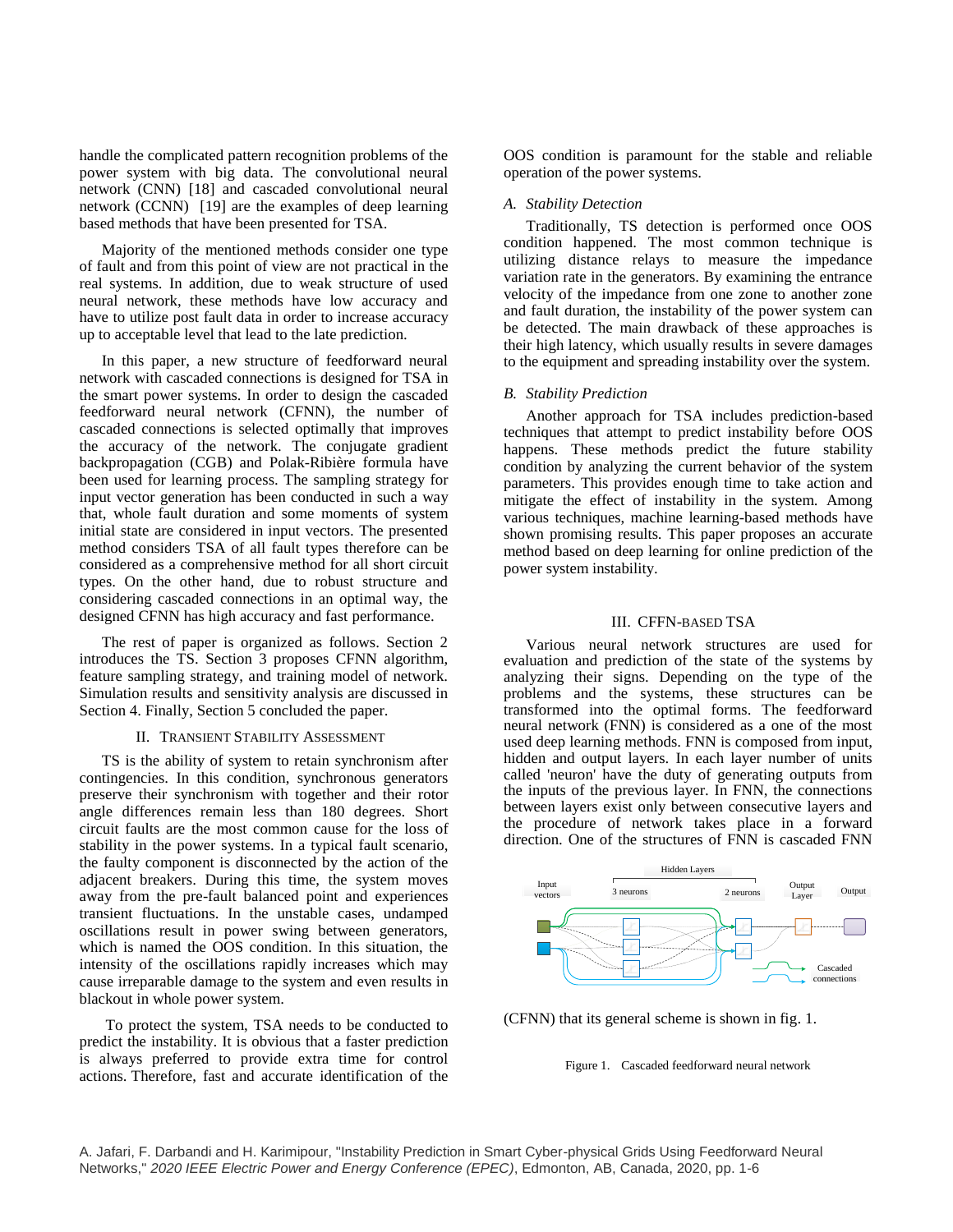As seen in fig. 1, CFNN in addition to consecutive connections utilizes forward connections between input vectors and all hidden layers. This network prognosticates output classes according to input values. By using the external connections, each neuron adjusts its output value based on the previous layer outputs and main input vectors, and as a result enhance the accuracy of prediction.

## *A. Proposed CFNN Algorithm*

This paper uses CFNN for TSA of power system. In the designed CFNN, CGB [20] and the [Polak-Ribière](https://en.wikipedia.org/wiki/Nonlinear_conjugate_gradient_method) formula [21] are used for learning and searching process, respectively. The CGB that has high convergence speed and needs low computational memory, is performed in the [sparse](https://en.wikipedia.org/wiki/Sparse_matrix) systems that are complicated to be solved by direct methods such as the [Cholesky decomposition.](https://en.wikipedia.org/wiki/Cholesky_decomposition)

Generally, the CGB is performed iteratively. In the first iteration, the algorithm searches the solution space in the gradient descent direction. In the next iterations, the searching in the direction of the negative of the gradient does not guaranty the fastest convergence. Therefore, in the next iterations, the searching process is done on the direction combined of previous iteration direction and current steepest descent direction, as (1):

$$
R_k = -G_k + P_k^f R_{k-1}
$$
 (1)

In (1),  $G_k$  and  $R_k$  are gradient vector and searching direction vector in the  $k^{\#}$  iteration, respectively.  $P_k^f$  is the searching index corresponding to Polak-Ribière formula that can be obtained according to following equation:

$$
P_k^f = \frac{G_k^T (G_k - G_{k-1})}{G_{k-1}^T G_{k-1}}
$$
 (2)

Where  $G_k^T$  is the transposed form of the gradient vector at  $k^{\mu}$  iteration. In the next iterations, the changing distance of the algorithm is calculated as (3):

$$
x_{k+1} = x_k + \delta_k R_k \tag{3}
$$

In (3),  $\delta_k$  determines the step length of the algorithm at  $k<sup>th</sup>$  iteration that is obtained through a linear searching in the conjugate direction in order to minimizing objective function value  $(f(x))$ , according to:

$$
\delta_k = \min_{\delta} f\left(x_k + \delta_k R_k\right) \tag{4}
$$

The cross-entropy function is calculated between actual and predicted output of the network. This error is used as a termination criterion in order to assess the learning level. In addition, for developing an appropriate correlation

between input and output vectors, the input vectors are normalized that improves the performance of the CFNN.

One of the main properties of the CFNN is the utilization of the cascaded connections in its structure. In some cases, these connections increase the performance of the network, but in some others increase the computational burden and has not considerable impact on the accuracy of network. For designing optimal structure of the CFNN, the presence of each cascaded connection is considered as a binary variable, and the resulted optimization problem is solved by branch and bound method. In this optimization problem, the performance function of the CFNN is assumed as the objective function.

#### *B. Feature Sampling*

Implementation of the designed CFNN for TSA of the power system requires a set of suitable features that the network input vectors are produced by sampling of them. These features include mechanical and electrical parameters of the power system and generators. In order to achieve the efficient performance of the CFNN, the set of features should be selected optimally. In this paper, various features such as stator current, magnitude and angle of stator voltage, excitation current of generator, rotor speed, rotor angle differences, active and reactive power of generators and load angle, are separately examined and the set of features are selected among them, according to their performance.

Input vectors of the designed CFNN are generated by sampling of the selected features. For sampling these features, a time window with a specific length and sampling frequency are chosen. The length of time window is selected adequately to include whole fault duration and some moments of the system initial state. The number of samples in input vectors is calculated by (5).

$$
N_s = F_s \times LTW
$$
 (5)

Where,  $N_s$ ,  $F_s$  and *LTW* are the number of samples in the input vectors, the sampling frequency and the length of time window, respectively.

## *C. Training Designed CFNN*

After selection of the set of features and generating input vectors, the designed CFNN with two sub-function is trained. The first function predicts the stability condition of the power system based on the input vectors, and the second function predicts the pair of critical generators that are most sensitive to desired fault and go to the OOS before other generators. For training the first function, the actual state of the system in post-fault moments and for the second function the index of the critical generators are given to the output vector of the CFNN.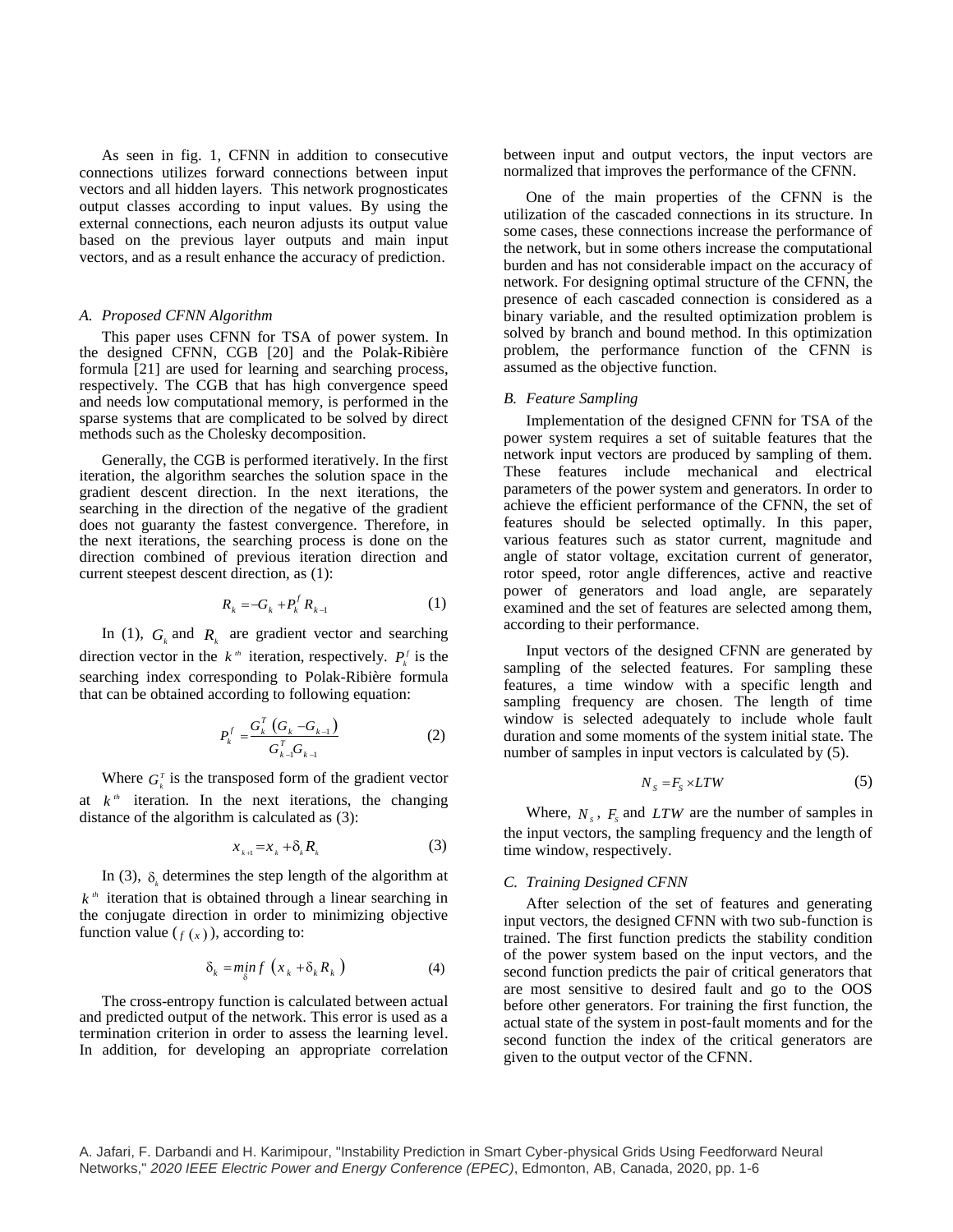

Figure 2. The flowchart of proposed TSA methodology

## *D. Implementation of CFNN for TSA*

In order to perform the designed CFNN, the sampling process is carried out constantly, and the designed time window always latches the specific number of derived samples in its memory. Whenever a clearance sign is received from the adjacent breakers of occurred fault, the sampling process is halted, and the latest input vectors are given to the trained function. The running of functions takes shorter than 1ms, therefore proposed TSA process is performed at maximum 1ms plus the duration of data communication after fault clearance. Fig. 2 shows the general scheme of proposed method. As seen in fig. 2, the proposed algorithm starts by generating scenarios for all fault types. In the next step, optimal feature set, are composed from available features, and by utilizing determined time window, the selected features are sampled, and the input vectors are generated. In the step (3), the designed CFNN is trained based on generated input vectors and two sub-functions are obtained. In the last step, trained functions are implemented in the system and predict the future stability condition and critical generators. As seen in fig. 2, the proposed algorithm starts by generating scenarios for all fault types. In the next step, optimal feature set, are composed from available features, and by utilizing determined time window, the selected features are sampled, and the input vectors are generated. In the step (3), the designed CFNN is trained based on generated input vectors and two sub-functions are obtained. In the last step, trained functions are implemented in the system and predict the future stability condition and critical generators.

## IV. RESULT AND DISCUSSION

The proposed TSA algorithm are tested on IEEE new-England test system. This system has 39 buses and 10 generators. The simulations are done in the MATLAB software. The selected feature set includes output active power, magnitude of stator voltage and rotor speed of generators. By considering 10 connected generators and 3 features for each of them, the total number of features will be equal to 30 features. The number of hidden layers in the CFNN are considered equal to 20 layers. The length of time window and the sampling frequency are 500 ms and 500 sample per second, respectively. Therefore, each input vector will contain 250 samples.

In the scenarios, all fault types include 3-phase to ground, 2-phase, 2-phase to ground and single-phase to ground faults, are considered. In addition, fault duration is selected randomly between 60 and 400ms. Probable faults can be occurred along all lines of the power system and the load profile can vary between 70 to 140 percent of the basic load. In order to train and test designed CFNN, 1000 and 500 scenarios have been generated, respectively.

## *A. Performance Analysis*

For assessing efficiency of the proposed TSA method, two sub-functions are trained by 1000 training scenarios and are tested on 500 test scenarios. Table I illustrates the results of first function related to stability prediction, compared to the other methods in the literature.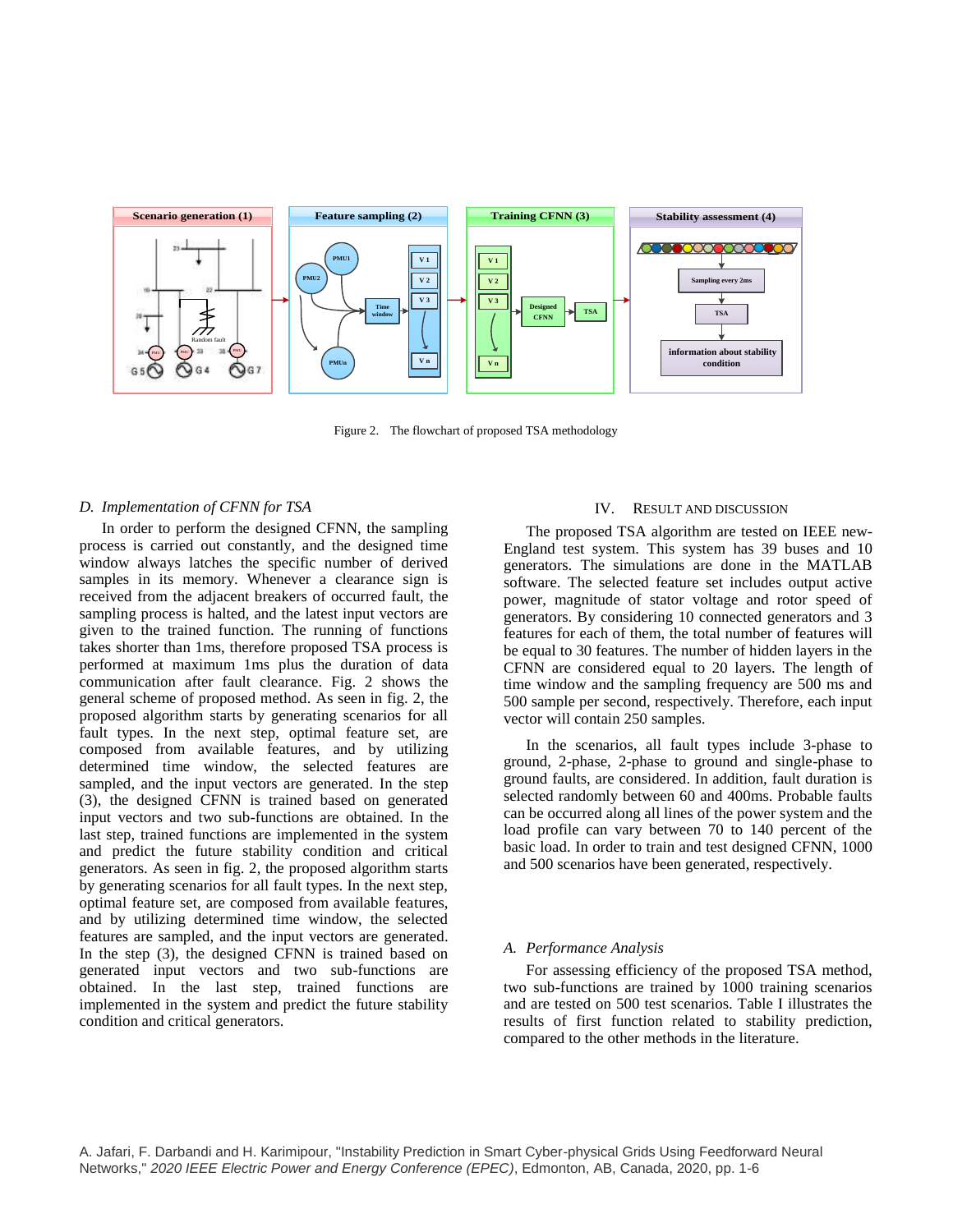| <b>Prediction</b><br>algorithm | accuracy % | <b>Prediction Time</b>       | Fault<br><b>Type</b> |
|--------------------------------|------------|------------------------------|----------------------|
| Bayesian<br>Technique [12]     | 91.57      | 100 ms after fault clearance | All types            |
| DT [14]                        | 90.3       | 50 ms after fault clearance  | 3-phase              |
| FC [22]                        | 97.15      | 70 ms after fault clearance  | All types            |
| <b>CNN [18]</b>                | 89.22      | 90 ms after fault clearance  | 3-phase              |
| Proposed TSA<br>method         | 97.8       | 1 ms after fault clearance   | All types            |

TABLE I. THE ACCURACY RESULTS OF STABILITY PREDICTION **FUNCTION** 

As can be seen from Table I, the proposed TSA method predicts stability condition at one ms after fault clearance. In addition, the average accuracy of this function is 97.8% that has superiority to other methods, which predict the OOS condition at a longer time after fault clearance with lower accuracy. The lower prediction time of presented method is the significant factor that can help protection strategies to save stability of the system more efficiently. It should be mentioned that in majority of the existing techniques only one types of the fault is analyzed while proposed method significantly outperform existing techniques in terms of accuracy, speed and integrity. Fig. 3 shows a random 3-phase fault and the realtime output of stability predictor function for this fault.



Figure 3. Output of stability predictor function for 3-phase fault

As seen in Fig. 3, the fault occurred at  $t=2s$  and has been cleared at t=2.249s. The stability predictor function acts at 2.25s (one millisecond after fault clearance). To predict the pair of critical generators, which will result in OOS condition before other generators, another subfunction is trained. This function has been trained by 1000 training scenarios and has been tested on 500 additional scenarios. The training and testing accuracy of this function has been calculated 98.2 and 97.5 %, respectively.

This function localizes the effect of fault by isolating critical generator and saves lots of time for fault mitigation through proper protection schemes. Fig. 4 shows the output curve of this function for a random 2-phase to ground fault. As seen in fig. 4, critical generator estimator function predicts second and eighth generators as critical generators at 1ms after fault clearance time.



Figure 4. Output variation of critical generator predictor function for a random 2-phase fault.

The rotor angle difference of the generators is also presented in Fig. 5. As can be seen, the rotor angle difference of second and eighth generators has reached to 180 degrees faster than other pairs of the generators.



Fig. 5 Rotor angle difference of generators during 2-phase fault

### *B. Sensitivity Analysis*

The presence of cascaded layers can enhance the performance of the designed network. These connections are used between input vectors and hidden layers, therefore the maximum number of them is equal to multiple of sum of neuron units in the hidden layers except first hidden layer (48) by number of input vectors (30). In this paper, the total number of neurons in the designed CFNN and first layer are 51 and 3 units, respectively. In this section, a sensitivity analysis is done on the performance of the designed CFNN, based on the number of cascaded connections.

TABLE II. THE ACCURACY AND FPR OF PROPOSED TSA METHOD IN DIFFERENT NUMBER OF CASCADED CONNECTIONS

| Num of cascaded<br>connections | 90   | 180  | 270  | 360  | 450       | 540                                                                                       | 630  | 720                                                                                  |
|--------------------------------|------|------|------|------|-----------|-------------------------------------------------------------------------------------------|------|--------------------------------------------------------------------------------------|
| Accuracy $(\% )$               | 95.6 | 95.4 | 96.8 |      | 97.3 97.3 | 97.4                                                                                      | 97.8 | 97.5                                                                                 |
| <b>FPR</b>                     |      |      |      |      |           |                                                                                           |      | $0.063 \mid 0.067 \mid 0.048 \mid 0.032 \mid 0.031 \mid 0.028 \mid 0.019 \mid 0.026$ |
| Num of cascaded<br>connections | 810  | 900  | 990  |      |           | 1080 1170 1260 1350                                                                       |      | 1440                                                                                 |
| Accuracy $(\% )$               | 97.6 | 97.3 | 97.1 | 96.4 | 96.7      | 96.2                                                                                      | 96.0 | 96.1                                                                                 |
| <b>FPR</b>                     |      |      |      |      |           | $0.024 \,   0.031 \,   0.036 \,   0.053 \,   0.049 \,   0.056 \,   0.059 \,   0.057 \,  $ |      |                                                                                      |

A. Jafari, F. Darbandi and H. Karimipour, "Instability Prediction in Smart Cyber-physical Grids Using Feedforward Neural Networks," *2020 IEEE Electric Power and Energy Conference (EPEC)*, Edmonton, AB, Canada, 2020, pp. 1-6